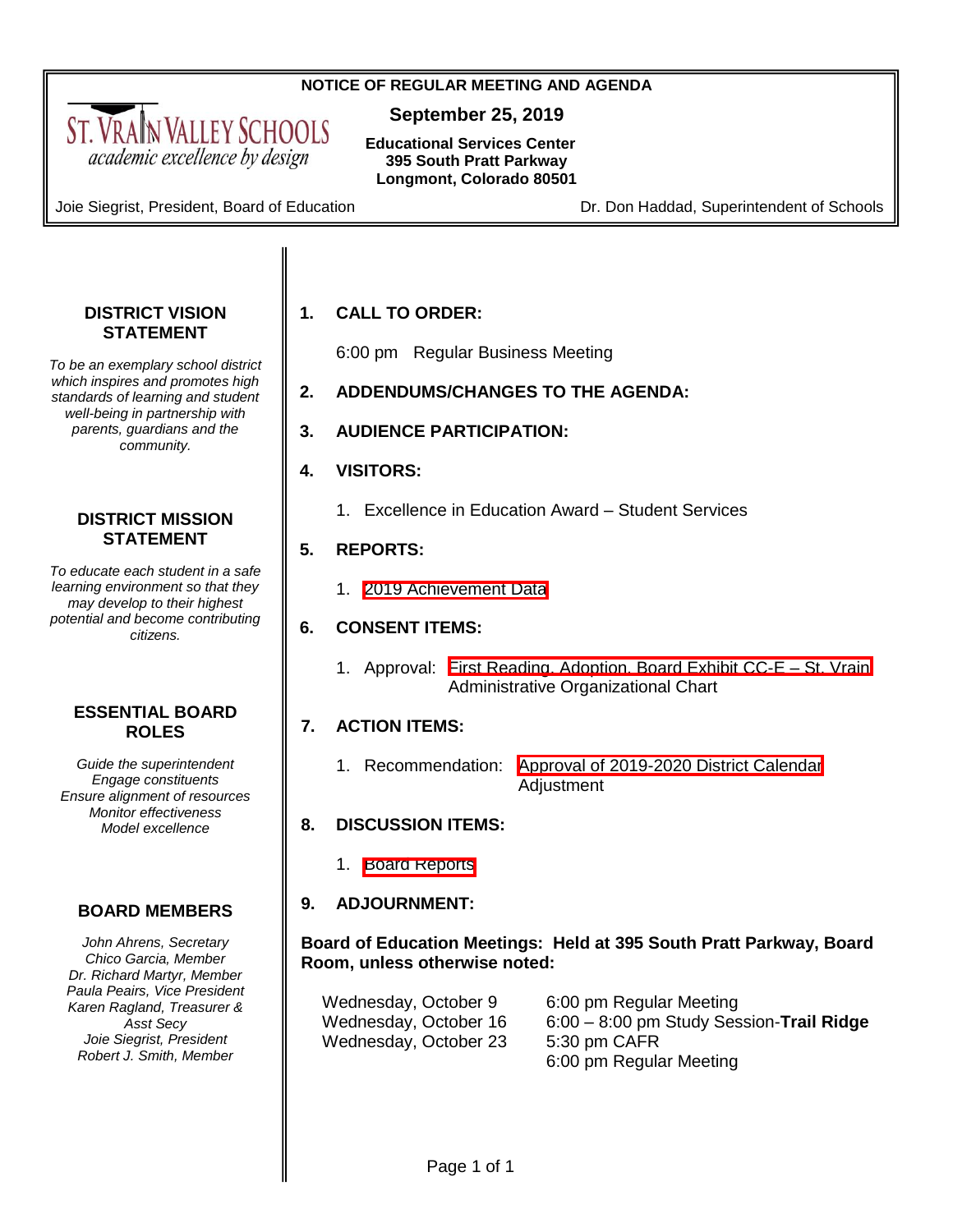- <span id="page-1-0"></span>DATE: September 25, 2019
- TO: BoardofEducation
- FROM: Dr. Don Haddad, Superintendent of Schools
- SUBJECT: 2019 CMAS (ELA, Math, Science, and Social Studies) and the SAT Suite of Assessments (SAT, PSAT 10, and PSAT 9) Strategic Priority – Rigorous, Well-Aligned Standards, Curriculum, Instruction and Assessment

#### PURPOSE

To provide the Board of Education with an update on 2019 Achievement and Growth data for all state assessment measures: CMAS (ELA, Math, Science, and Social Studies) and the SAT Suite of Assessments (SAT, PSAT 10, and PSAT 9).

#### **BACKGROUND**

District students completed 26,617 CMAS ELA and Math tests, and 6,775 PSAT and SAT tests. An in-depth report was provided at the Board of Education Study Session on September 18, 2019.

Dr. Ann Reed, Executive Director of Assessment, will be available for questions.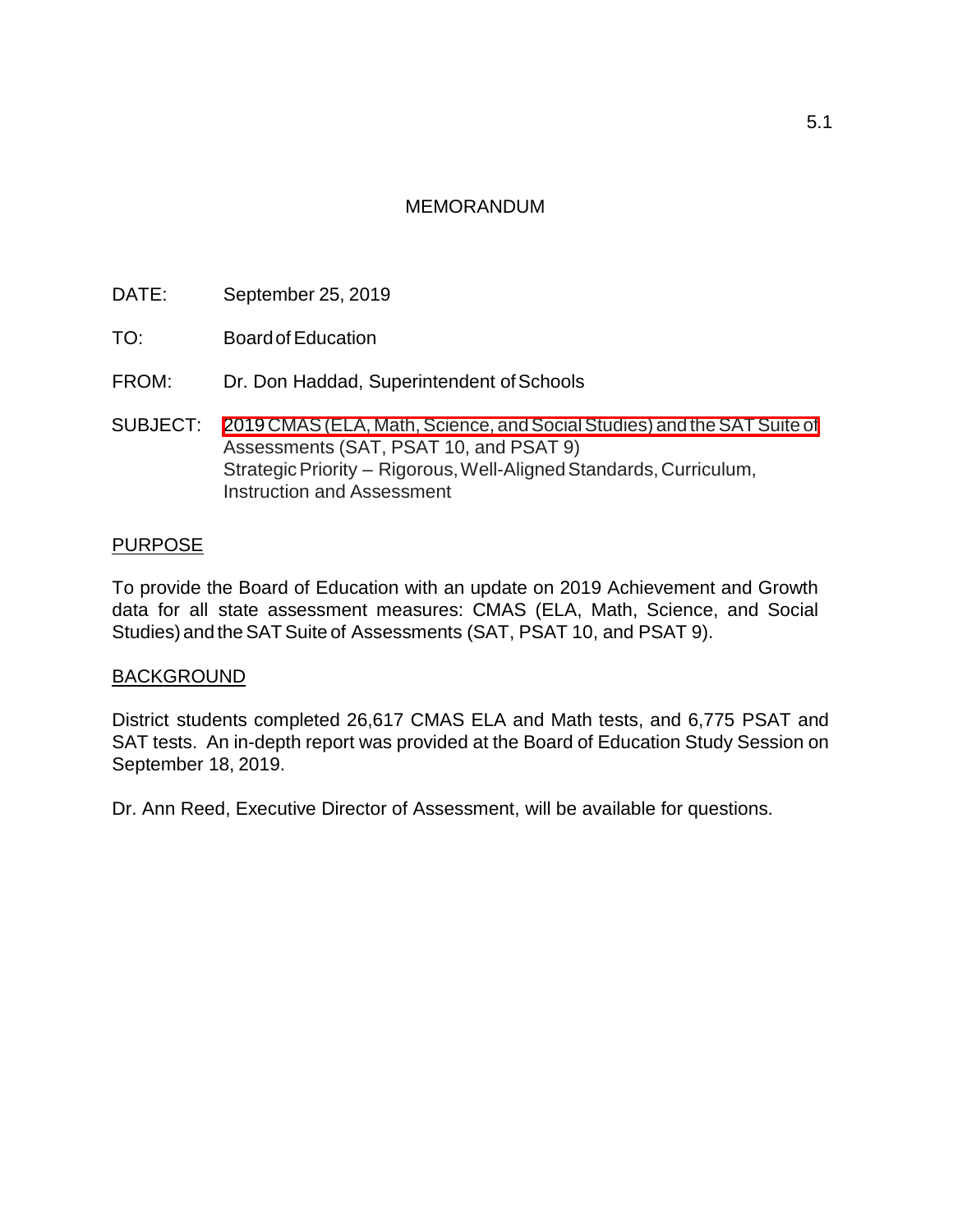- DATE: September 25, 2019
- TO: Board of Education
- FROM: Dr. Don Haddad, Superintendent of Schools
- SUBJECT: First Reading, Adoption, Board Exhibit CC-E St. Vrain Organizational Chart Strategic Priority – Strong/Visionary Leadership

#### RECOMMENDATION

That the Board of Education approve revisions to Board Exhibit CC-E – St. Vrain Organizational Chart.

#### **BACKGROUND**

These revisions are necessary for alignment with current practice and have been reviewed by the Superintendent.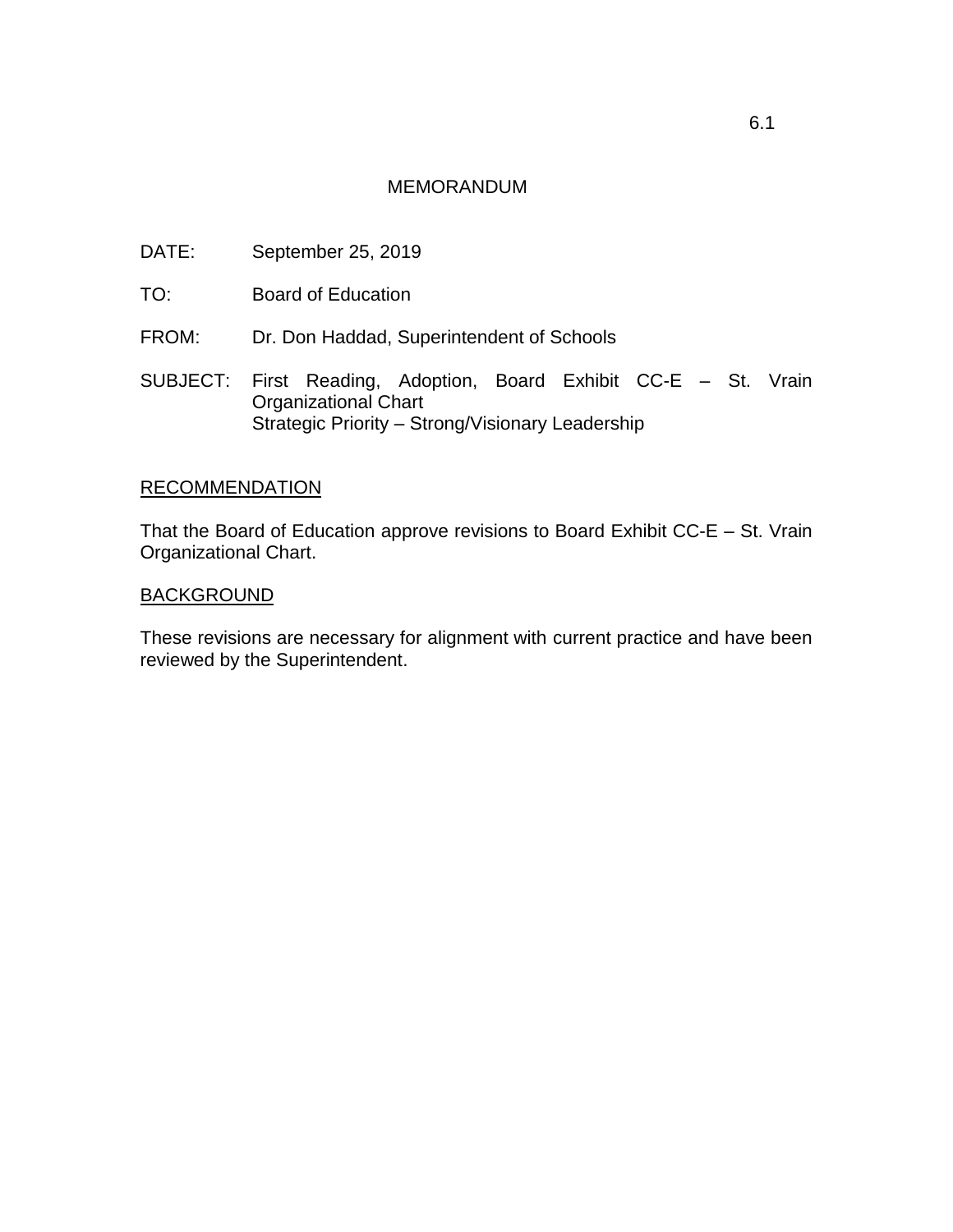## Residents of the St. Vrain Valley School District RE-1J

<span id="page-3-0"></span>

The leadership structure of the St. Vrain Valley School District represents a systems approach to student achievement. This structure is designed to maximize organizational performance and optimize resources dedicated to the alignment of standards, curriculum, instruction and assessment, as well as technology, professional development, communications, and partnerships with business and industry, post-secondary institutions, parents and other stakeholders.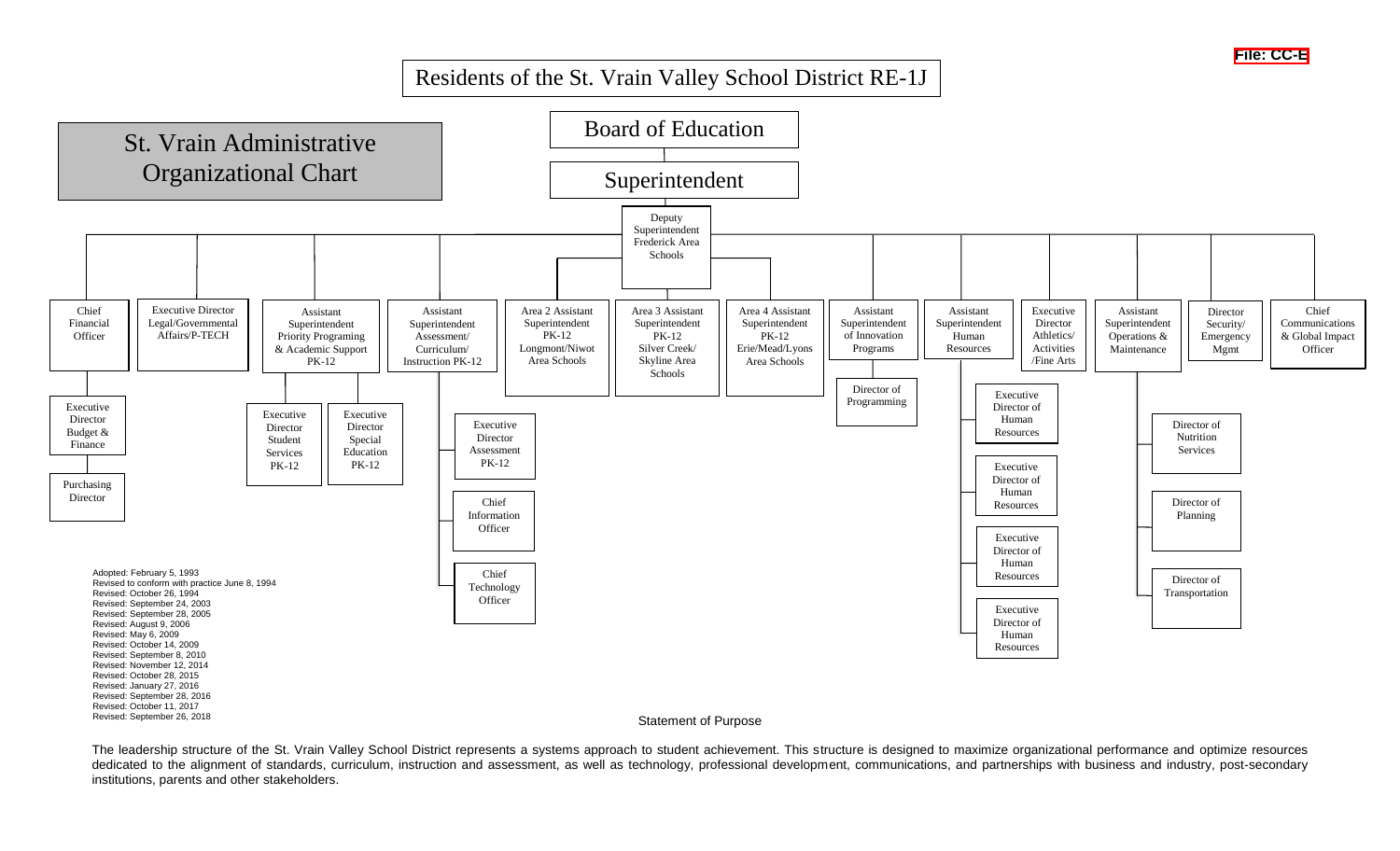- <span id="page-4-0"></span>DATE: September 25, 2019
- TO: Board of Education
- FROM: Dr. Don Haddad, Superintendent of Schools
- SUBJECT: Approval of 2019-2020 [School District Calendar](#page-0-0) Adjustment Strategic Priority – Outstanding Communication & Community Collaboration

#### RECOMMENDATION

That the Board of Education approve a change to the 2019-2020 District Calendar.

#### BACKGROUND

Due to the increasing number of students graduating from Olde Columbine High School, a larger venue needs to be used. In order to make this accommodation, the graduation date will shift from May 21, 2019 to May 22, 2019, and the venue changes from Altona Middle School to Longmont High School.

Board Policy IC/ICA School Year/School Calendar/Instruction Time states "Any change in the calendar except for emergency closings or other unforeseen circumstances shall be preceded by adequate and timely notice of no less than 30 days." Having approval by the Board on September 25, 2019 more than satisfies that policy rule so that the District is able to communicate that change to parents and students.

Dr. Diane Lauer, Assistant Superintendent of Priority Programs and Academic Support, will be present to address any questions.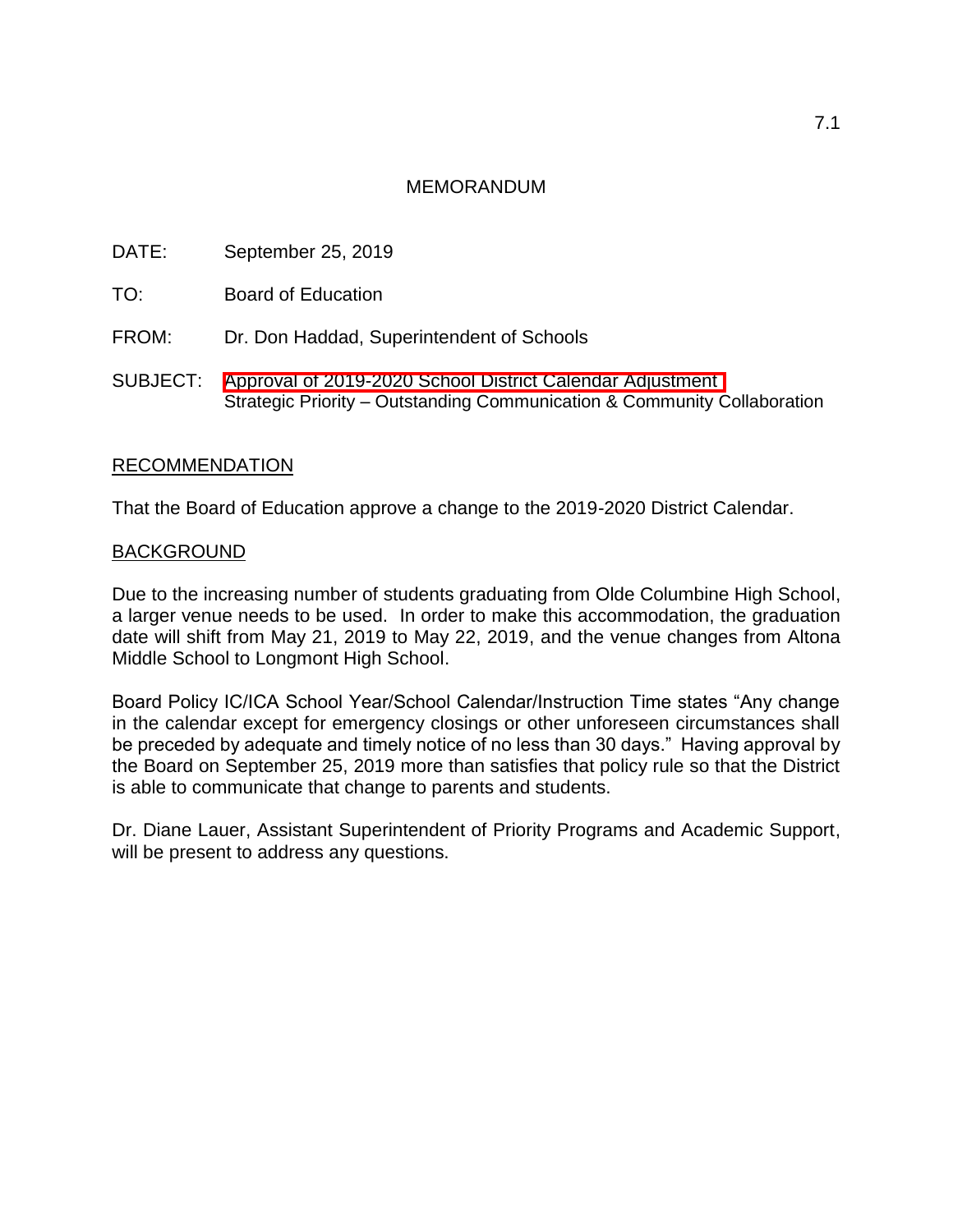# ST. VRAIN VALLEY SCHOOLS academic excellence by design

#### **CALENDAR LEGEND**

**17**



**Summer school, academic enrichment opportunities and community schools programming.** For a complete schedule go to **www.svvsd.org/summerlearning**

#### **IMPORTANT DATES**

**17**

| Aug 1-2, 5, 2019: New Teacher Orientation                                     |                                                          |                             |           |            |    |                  |              |                |                                         |                                               |                 |                                     |              |              |              | $\overline{2}$      | 3                                      |                  |               |                                           |    |
|-------------------------------------------------------------------------------|----------------------------------------------------------|-----------------------------|-----------|------------|----|------------------|--------------|----------------|-----------------------------------------|-----------------------------------------------|-----------------|-------------------------------------|--------------|--------------|--------------|---------------------|----------------------------------------|------------------|---------------|-------------------------------------------|----|
| Aug 6-9, 12, 2019: Non-Student Contact Days (Aug 7, 8, 2019 - Split Days)     | 5                                                        |                             |           | 8          | 9  | 10               | 11           | $\overline{2}$ | 3                                       |                                               |                 | 6                                   |              | 8            | 8            | 9                   | 10                                     |                  | 12            | 13                                        | 14 |
| Aug 13, 2019: First Day of School for Students                                | 12                                                       | 13                          | <u>14</u> | 15         | 16 | 17               | 18           | 9              | 10                                      | 11                                            | <u>12</u>       | 13                                  |              | 15           | 15           | 16                  |                                        | 18               | <u>19</u>     |                                           | 21 |
| Sep 2, 2019: Labor Day                                                        | 19                                                       |                             | 21        | 22         | 23 | 24               | 25           | 16             |                                         | 18                                            | 19              | 20                                  | 21           | 22           | 22           |                     |                                        |                  |               |                                           | 28 |
| Oct 18, 21, 2019: Non-Student Contact Days                                    | 26                                                       | 27                          | 28        | 29         | 30 | 31               |              | 23             | 24                                      | 25                                            | 26              | 27                                  | 28           | 29           | 29           | 30                  | 31                                     |                  |               |                                           |    |
| Nov 25-29, 2019: Thanksgiving Break                                           |                                                          |                             |           |            |    |                  |              |                |                                         |                                               |                 |                                     |              |              |              |                     |                                        |                  |               |                                           |    |
| Dec 20, 2019: Non-Student Contact Day                                         |                                                          |                             |           |            |    |                  |              |                |                                         |                                               |                 |                                     |              |              |              |                     |                                        |                  |               |                                           |    |
| Dec 23, 2019 - Jan 3, 2020: Winter Break                                      |                                                          |                             |           | April 2020 |    |                  |              |                |                                         |                                               | <b>May 2020</b> |                                     |              |              |              |                     |                                        | <b>June 2020</b> |               |                                           |    |
| Jan 17, 2020: Non-Student Contact Day                                         | S                                                        | M                           |           | W          |    | F                | <sub>S</sub> | <sub>S</sub>   | м                                       |                                               | W               |                                     |              | <sub>S</sub> | S            | M                   |                                        | W                |               |                                           |    |
| Jan 20, 2020: Martin Luther King Jr. Day                                      |                                                          |                             |           |            |    | 3                |              |                |                                         |                                               |                 |                                     |              |              |              |                     |                                        |                  |               |                                           |    |
| Feb 14, 2020: Non-Student Contact Day                                         | 5                                                        | 6                           |           | 8          | q  | 10               | 11           | $\overline{3}$ |                                         |                                               |                 |                                     | $\mathbf{R}$ | $\mathbf{q}$ |              |                     |                                        | :10              |               | 3231                                      | 13 |
| Feb 17, 2020: Presidents' Day                                                 | 12                                                       | 13                          | 14        | 15         | 16 | 17               | 18           | 10             |                                         | 12                                            | <u>13</u>       | 14                                  | 15           | 16           | 14           |                     | 16                                     | :17              | $\mathbf{13}$ | 398                                       | 20 |
| Mar 20, 2020: Non-Student Contact Day                                         | 19                                                       | 20                          | 21        | 22         | 23 | 24               | 25           | 17             | 18                                      | <u>19</u>                                     |                 | $(20)(21)$ $(23)(23)$               |              |              | 21           |                     |                                        |                  |               | E23EEE24EEE2\$EEE26EE 27                  |    |
| Mar 23-27, 2020: Spring Break                                                 | 26                                                       |                             | 28        | 29         | 30 |                  |              | 24             |                                         | 2≤ ∷2€∷                                       | $\frac{1}{2}$   | :28:                                |              |              | 28           | $\left  29 \right $ | 808                                    |                  |               |                                           |    |
| Apr 27, 2020: Non-Student Contact Day (Split Day)                             |                                                          |                             |           |            |    |                  |              | 31             |                                         |                                               |                 |                                     |              |              |              |                     |                                        |                  |               |                                           |    |
| May 20, 2020: Graduation - Life Skills ACE Completion Ceremony                |                                                          |                             |           |            |    |                  |              |                |                                         |                                               |                 |                                     |              |              |              |                     |                                        |                  |               |                                           |    |
| May 21, 2020: Last Day of School for Students                                 |                                                          | <b>STUDENT CONTACT DAYS</b> |           |            |    |                  |              |                |                                         |                                               |                 |                                     |              |              |              |                     | <b>NON-STUDENT CONTACT DAYS</b>        |                  |               |                                           |    |
| May 21, 2020: Graduation - Universal HS                                       |                                                          | Quarters/Semesters          |           |            |    |                  |              |                | <b>Trimesters</b>                       |                                               |                 |                                     |              |              |              |                     | 5 Teacher Work Days                    |                  |               |                                           |    |
| May 22, 2020: Non-Student Contact Day                                         |                                                          | 1st Quarter: 43             |           |            |    |                  |              |                | 1st Trimester: 56                       |                                               |                 |                                     |              |              | 3 Split Days |                     |                                        |                  |               |                                           |    |
| May 22, 2020: Graduation - St. Vrain Online Global Academy, Olde Columbine HS | 2nd Quarter: 42<br>2nd Trimester: 61<br>1st Semester: 85 |                             |           |            |    |                  |              |                | 4 Teacher Compensation Days for evening |                                               |                 |                                     |              |              |              |                     |                                        |                  |               |                                           |    |
| May 23, 2020: Graduation: Erie HS, Frederick HS, Longmont HS, Lyons M/S,      | 3rd Quarter: 47<br>3rd Trimester: 57                     |                             |           |            |    |                  |              |                |                                         |                                               |                 | parent conferences. Conferences are |              |              |              |                     |                                        |                  |               |                                           |    |
| Niwot HS, Silver Creek HS                                                     |                                                          | 4th Quarter: 42             |           |            |    | 2nd Semester: 89 |              |                |                                         |                                               |                 |                                     |              |              |              |                     | frequently scheduled in the evening to |                  |               | accommodate the schedules of working      |    |
| May 23, 2020: Graduation - Mead HS, Skyline HS - Staggered                    |                                                          | 174 Total Days              |           |            |    |                  |              |                |                                         | 174 Total Days                                |                 |                                     |              |              |              |                     |                                        |                  |               | parents. Please check with your student's |    |
| May 25, 2020: Memorial Day                                                    |                                                          |                             |           |            |    |                  |              |                |                                         | school for specific dates and times for their |                 |                                     |              |              |              |                     |                                        |                  |               |                                           |    |

**If for any reason this calendar must be altered the Board of Education may schedule makeup dates on Saturdays, during scheduled school breaks, and/or at the end of the present calendar.**

**Adopted by the Board of Education on 01/24/2018**

## **2019-2020 Academic Calendar**

| DAR LEGEND                                                                    |  |                            | <b>July 2019</b> |              |    |    |  | August 2019 |                                         |    |    |    |    | September 2019 |    |    |    |
|-------------------------------------------------------------------------------|--|----------------------------|------------------|--------------|----|----|--|-------------|-----------------------------------------|----|----|----|----|----------------|----|----|----|
| Professional Learning Community Day/Late Start - 7 Total                      |  |                            | w                |              |    |    |  |             |                                         |    |    | м  |    | W              |    |    |    |
| All students in schools begin the school day 2.5 hours later than normal.     |  |                            |                  | <b>BEREE</b> |    |    |  |             | $\lfloor 1 \rfloor$ $\lfloor 2 \rfloor$ |    |    |    |    |                |    |    |    |
| All teachers/staff will be engaged in collaborative professional development. |  | a dia mpikambang kalendar  |                  |              | 13 |    |  |             |                                         | 10 |    |    | 10 |                |    |    |    |
|                                                                               |  | <b>Excited by Hospital</b> |                  |              | 20 |    |  |             |                                         |    |    |    |    | 18             |    | 20 |    |
| <b>Non-Student Contact Days</b>                                               |  |                            |                  |              |    | 18 |  |             |                                         | 24 | 22 |    |    |                | 26 |    | 28 |
| 9 Total - 5 Work, 4 Compensation                                              |  | 12911113011113411          |                  |              |    | 25 |  | 28          |                                         | 31 | 29 | 30 |    |                |    |    |    |
| <b>Schools Closed</b>                                                         |  |                            |                  |              |    |    |  |             |                                         |    |    |    |    |                |    |    |    |

| October 2019 |                      |                                        |    |    |    |    |  |  |  |  |  |  |  |  |
|--------------|----------------------|----------------------------------------|----|----|----|----|--|--|--|--|--|--|--|--|
| S            | M                    |                                        | W  |    |    | S  |  |  |  |  |  |  |  |  |
|              | 5<br>2<br>4          |                                        |    |    |    |    |  |  |  |  |  |  |  |  |
| 6            |                      | 12<br><u>10</u><br><u>8</u><br>9<br>11 |    |    |    |    |  |  |  |  |  |  |  |  |
| 13           | <u>14</u>            | 15                                     | 16 | 17 |    | 19 |  |  |  |  |  |  |  |  |
| 20           |                      | 22                                     | 23 | 24 | 25 | 26 |  |  |  |  |  |  |  |  |
| 27           | 28<br>29<br>31<br>30 |                                        |    |    |    |    |  |  |  |  |  |  |  |  |
|              |                      |                                        |    |    |    |    |  |  |  |  |  |  |  |  |

|             | January 2020 |           |    |           |    |    |  |  |  |  |  |  |  |  |  |
|-------------|--------------|-----------|----|-----------|----|----|--|--|--|--|--|--|--|--|--|
| $\varsigma$ | M            |           | W  |           |    | S  |  |  |  |  |  |  |  |  |  |
|             |              |           |    |           |    |    |  |  |  |  |  |  |  |  |  |
|             | 6            |           | 8  | 9         | 10 | 11 |  |  |  |  |  |  |  |  |  |
| 12          | 13           | <u>14</u> | 15 | <u>16</u> | 17 | 18 |  |  |  |  |  |  |  |  |  |
| 19          |              | <u>21</u> | 22 | 23        | 24 | 25 |  |  |  |  |  |  |  |  |  |
| 26          | 27           | 28        | 29 | 30        | 31 |    |  |  |  |  |  |  |  |  |  |
|             |              |           |    |           |    |    |  |  |  |  |  |  |  |  |  |

|    | <b>April 2020</b> |                    |    |           |    |    |  |  |  |  |  |  |  |  |
|----|-------------------|--------------------|----|-----------|----|----|--|--|--|--|--|--|--|--|
| S  | M                 |                    | W  |           | F  |    |  |  |  |  |  |  |  |  |
|    |                   |                    |    | 2         |    |    |  |  |  |  |  |  |  |  |
| 5  | 6                 | 8<br>10<br>11<br>9 |    |           |    |    |  |  |  |  |  |  |  |  |
| 12 | 13                | <u>14</u>          | 15 | <u>16</u> | 17 | 18 |  |  |  |  |  |  |  |  |
| 19 | <u>20</u>         | 21                 | 22 | 23        | 24 | 25 |  |  |  |  |  |  |  |  |
| 26 |                   | 28                 | 29 | 30        |    |    |  |  |  |  |  |  |  |  |
|    |                   |                    |    |           |    |    |  |  |  |  |  |  |  |  |

#### May 21, 2020: Last Day of School for Students **STUDENT CONTACT DAYS NON-STUDENT CONTACT DAYS**

| Quarters/Semesters |                  | <b>Trimesters</b> |
|--------------------|------------------|-------------------|
| 1st Quarter: 43    |                  | 1st Trimester: 56 |
| 2nd Quarter: 42    | 1st Semester: 85 | 2nd Trimester: 61 |
| 3rd Quarter: 47    |                  | 3rd Trimester: 57 |
| 4th Quarter: 42    | 2nd Semester: 89 |                   |
| 174 Total Days     |                  | 174 Total Days    |
|                    |                  |                   |

| <b>July 2019</b> |     |    |    | August 2019 |    |          |    |    |            |    |  |    |           |    | September 2019 |    |
|------------------|-----|----|----|-------------|----|----------|----|----|------------|----|--|----|-----------|----|----------------|----|
| W                |     |    |    |             | M  |          | W  |    |            |    |  |    | M         |    | w              |    |
|                  |     |    | 6  |             |    |          |    | т  |            | 3  |  |    |           |    | Ξ              |    |
| :10              | 33  | 32 | 13 | 4           |    |          |    |    |            | 10 |  | 8  | q         | 10 | 11             | 12 |
| :17              | 18  | 49 | 20 | 11          |    | 13       | 14 | 15 | <u> 16</u> | 17 |  | 15 | <u>16</u> | 17 | <u>18</u>      | 19 |
| 24               | 25. | 26 | 27 | 18          | 19 | 20<br>-- | 21 | 22 | 23         | 24 |  | 22 | 23        | 24 | 25             | 26 |
| 闗                |     |    |    | 25          | 26 | 27       | 28 | 29 | 30         | 31 |  | 29 | 30        |    |                |    |
|                  |     |    |    |             |    |          |    |    |            |    |  |    |           |    |                |    |

| September 2019   |                 |                 |    |                |    |  |  |  |  |  |  |  |  |  |
|------------------|-----------------|-----------------|----|----------------|----|--|--|--|--|--|--|--|--|--|
| M                |                 | W               |    | F              | S  |  |  |  |  |  |  |  |  |  |
| 5<br>3<br>6<br>4 |                 |                 |    |                |    |  |  |  |  |  |  |  |  |  |
| 9                | 10              | 11              | 12 | 13             | 14 |  |  |  |  |  |  |  |  |  |
| <u>16</u>        | 17              | <u>18</u>       | 19 | $\frac{20}{2}$ | 21 |  |  |  |  |  |  |  |  |  |
| 23               | $\overline{24}$ | $\overline{25}$ | 26 | 27             | 28 |  |  |  |  |  |  |  |  |  |
| 30               |                 |                 |    |                |    |  |  |  |  |  |  |  |  |  |
|                  |                 |                 |    |                |    |  |  |  |  |  |  |  |  |  |

|                |                          |    | October 2019 |          |          |    | November 2019 |    |    |    |           |           |    |    |          |    | December 2019 |    |    |    |
|----------------|--------------------------|----|--------------|----------|----------|----|---------------|----|----|----|-----------|-----------|----|----|----------|----|---------------|----|----|----|
|                | M                        |    | W            |          |          |    |               | M  |    | W  |           |           |    |    | M        |    | W             |    |    |    |
|                |                          |    | <u>.</u>     |          | <u>.</u> |    |               |    |    |    |           | ∸         |    |    | ∸        |    | ∽             |    | b  |    |
| ь              |                          |    |              | 10<br>__ | 11       | 12 |               | 4  | ⋍  |    |           | 8         | a  |    | $\Omega$ | 10 | 11            | 12 | 13 | 14 |
| $\overline{3}$ | 14                       | 15 | 16           | 17       |          | 19 | 10            | 11 | 12 | 13 | 14        | <u>15</u> | 16 | 15 | 16       | 17 | <u>18</u>     | 19 |    | 21 |
| $20^{1}$       | $\overline{\phantom{a}}$ | 22 | 23           | 24       | 25       | 26 | 17            | 18 | 19 | 20 | <u>21</u> | 22        | 23 | 22 |          |    |               |    |    | 28 |
| 27             | 28                       | 29 | 30<br>==     | 31       |          |    | 24            |    |    |    |           |           | 30 | 29 |          |    |               |    |    |    |
|                |                          |    |              |          |          |    |               |    |    |    |           |           |    |    |          |    |               |    |    |    |

S | M | T | W | T | F | S | | S | M | T | W | T | F | S | S | M | T | W | T | F | S **February 2020** 

|   |    |           |    | <b>May 2020</b> |    |      |    |    | <b>June 2020</b> |      |      |  |
|---|----|-----------|----|-----------------|----|------|----|----|------------------|------|------|--|
|   |    | М         |    | W               |    |      |    |    | М                |      | W    |  |
|   |    |           |    |                 |    |      |    |    |                  |      |      |  |
|   | 3  |           |    |                 |    | 8    | q  |    |                  |      |      |  |
| 8 | 10 | <u>11</u> | 12 | 13              | 14 | 15   | 16 | 14 |                  |      |      |  |
| 5 | 17 | 18        | 19 |                 |    |      | 23 | 21 |                  | .233 | - 24 |  |
|   | 24 |           | G  |                 | 28 | 829. | 30 | 28 | 29               |      |      |  |
|   | 31 |           |    |                 |    |      |    |    |                  |      |      |  |

|  | ION-STUDENT CONTACT DAYS |  |
|--|--------------------------|--|
|  |                          |  |

4 Teacher Compensation Days for evening parent conferences. Conferences are frequently scheduled in the evening to accommodate the schedules of working parents. Please check with your student's school for specific dates and times for their conferences.

| <b>March 2020</b> |                |                |           |    |    |    |  |  |  |
|-------------------|----------------|----------------|-----------|----|----|----|--|--|--|
|                   | M              |                | W         |    | F  | S  |  |  |  |
|                   | $\overline{2}$ | $\overline{3}$ | 4         | 5  | 6  |    |  |  |  |
|                   | 9              | 10             | <u>11</u> | 12 | 13 | 14 |  |  |  |
| 5                 | 16             | <u>17</u>      | 18        | 19 |    | 21 |  |  |  |
| $\overline{2}$    |                |                |           | 36 | ×  | 28 |  |  |  |
| 9                 | 30             | 31             |           |    |    |    |  |  |  |

| <b>June 2020</b> |   |  |   |  |  |    |  |  |
|------------------|---|--|---|--|--|----|--|--|
| S                | M |  | w |  |  |    |  |  |
|                  |   |  |   |  |  | 6  |  |  |
|                  |   |  |   |  |  | 13 |  |  |
| 14               |   |  |   |  |  | 20 |  |  |
| 21               |   |  |   |  |  | 27 |  |  |
| 28               |   |  |   |  |  |    |  |  |
|                  |   |  |   |  |  |    |  |  |